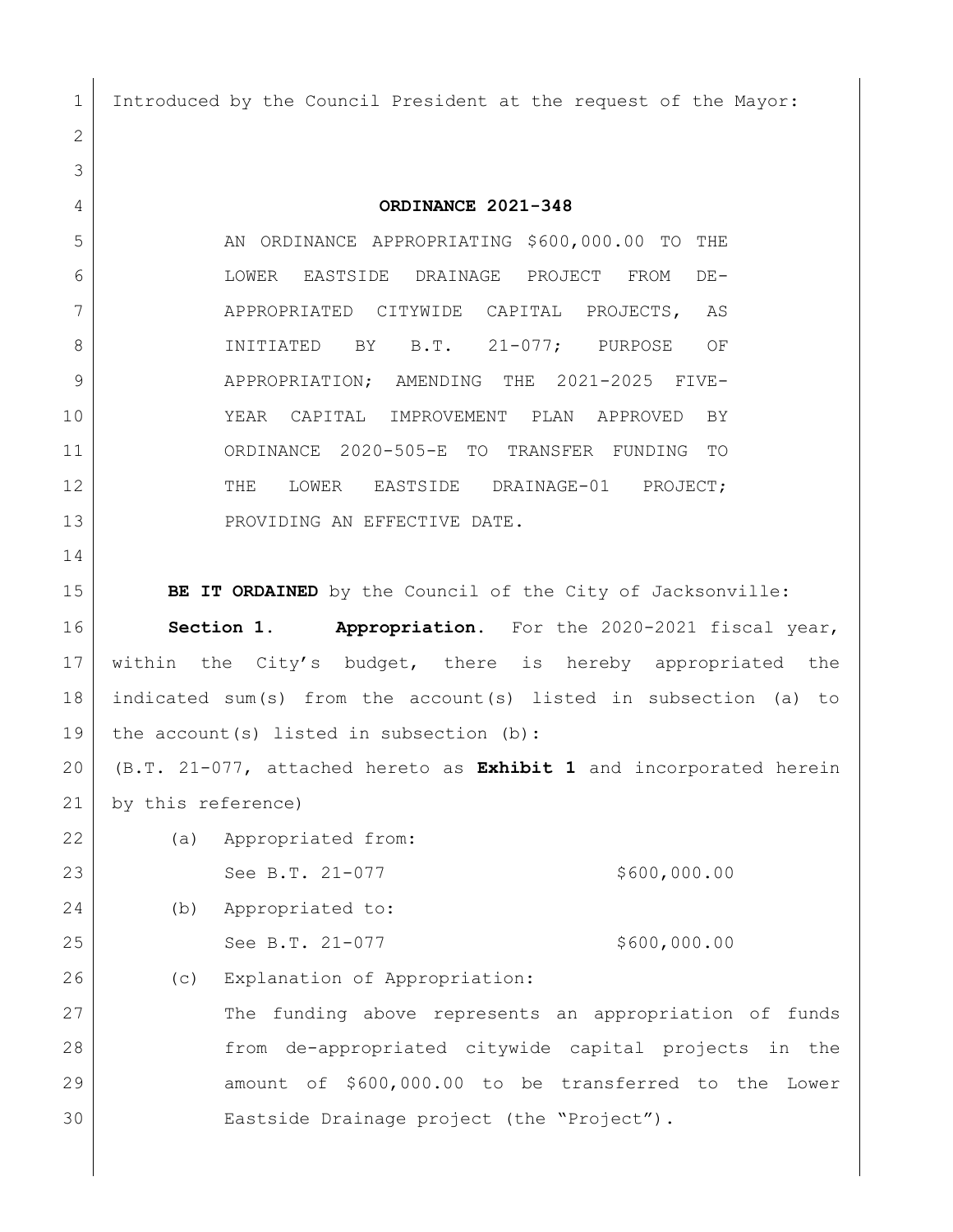**Section 2. Purpose.** The purpose of the appropriation in Section 1 is to transfer funds from de-appropriated citywide capital projects to the Project. This transfer is necessary to fund reconciliation of quantities and field adjustments at the completion of the Project which includes design, permitting, right- of-way acquisition and construction of drainage improvements for flood reduction in the area bounded by Spearing Street on the west, 8 7th Street on the north, Martin Luther King Drive on the east, and 9 1st Street on the south.

 **Section 3. Capital Improvement Plan Amendment.** Ordinance 2020-505-E, adopting the 2021-2025 Five-Year Capital Improvement Plan (the "CIP") for the City and certain of its independent agencies, is hereby amended to transfer \$600,000.00 to the Project from other de-appropriated citywide capital projects. The Project is more fully described in the Project Information Sheets attached hereto as **Exhibit 2** and incorporated herein by this reference. The City Council finds that the deferral of this amendment of the CIP until the next annual budget and CIP review will be detrimental to the best interests of the community because such deferral will unnecessarily delay completion of the Project which is designed to provide a reduction in ongoing maintenance (operational) expenses and to reduce the risk of flood for properties within the Project area.

 Pursuant to Section 122.605(c), *Ordinance Code*, enactment of this Ordinance requires the affirmative vote of two-thirds of the City Council members present at the meeting because of the CIP amendment set forth in this section. This Ordinance shall constitute an amendment to Ordinance 2020-505-E. In all other respects, the Five-Year Capital Improvement Plan approved by

 $- 2 -$